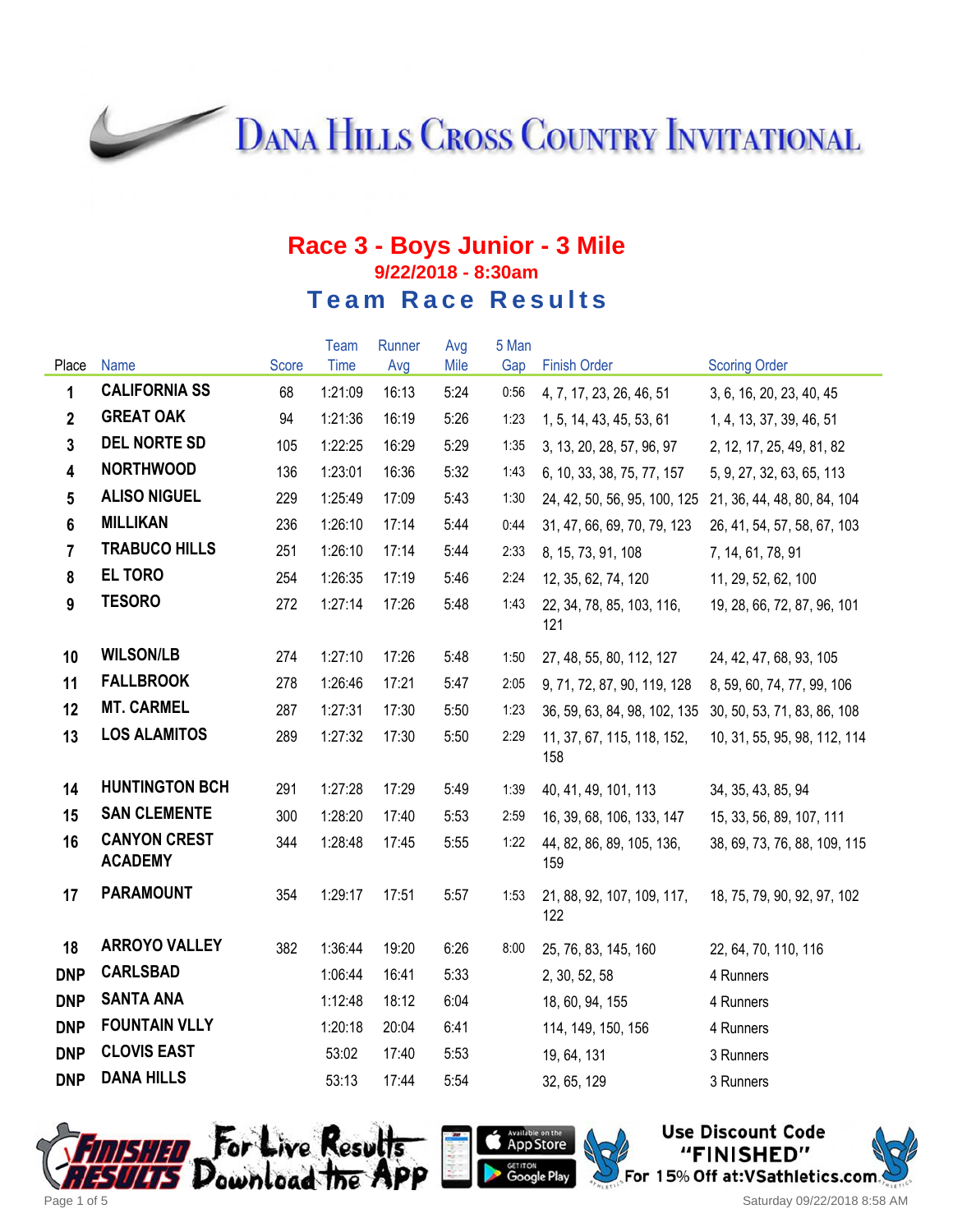### **Race 3 - Boys Junior - 3 Mile 9/22/2018 - 8:30am Team Race Results**

|            |                |       | $\mathsf{Team}$ | Runner | Ava  | 5 Man |                     |                      |
|------------|----------------|-------|-----------------|--------|------|-------|---------------------|----------------------|
| Place      | Name           | Score | l ime           | Ava    | Mile | Gap   | <b>Finish Order</b> | <b>Scoring Order</b> |
| <b>DNP</b> | POLY (RIV)     |       | 35:01           | 17:30  | 5:50 |       | 29, 104             | 2 Runners            |
| <b>DNP</b> | <b>GODINEZ</b> |       | 40:19           | 20:09  | 6:43 |       | 139, 151            | 2 Runners            |





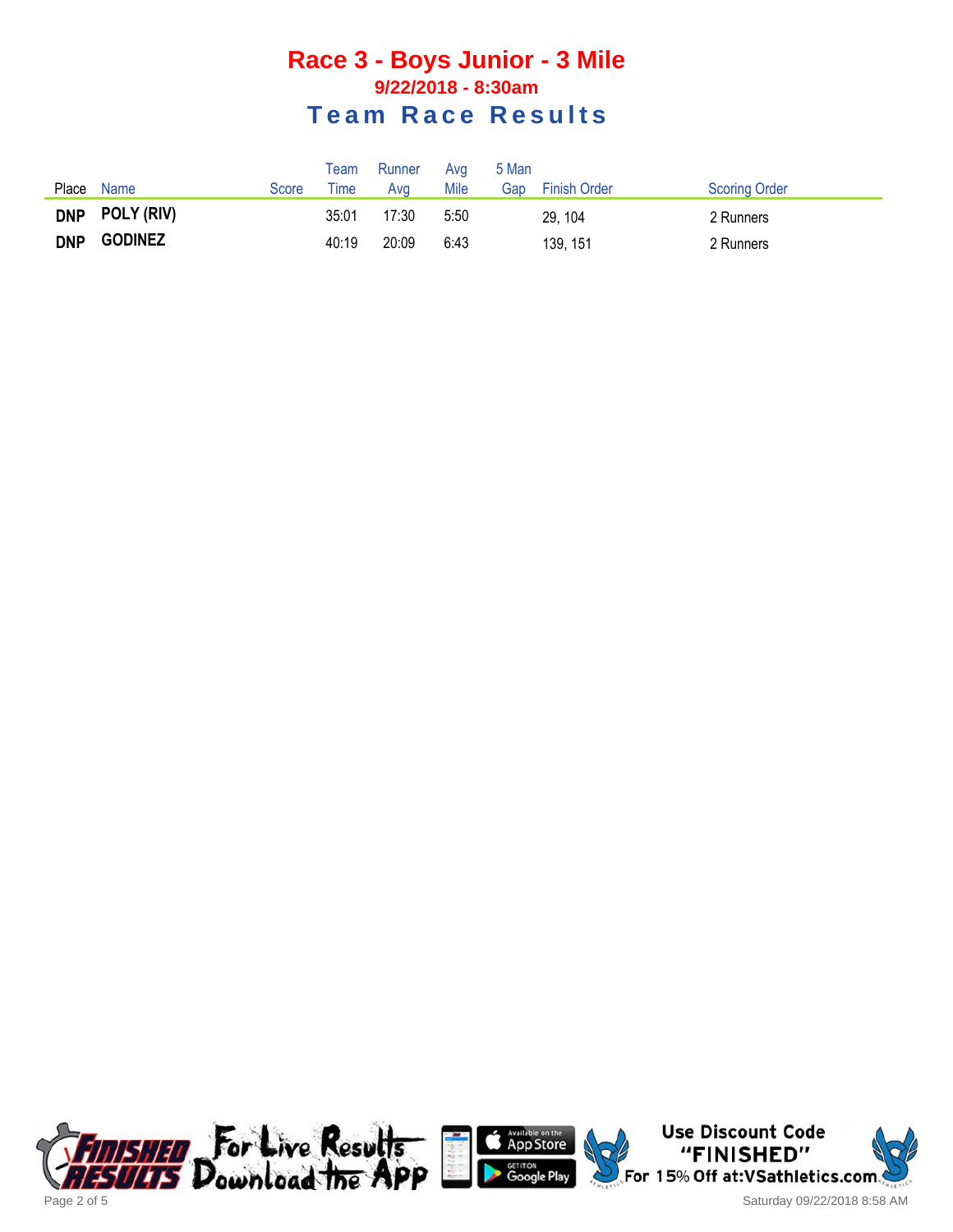# **Race 3 - Boys Junior - 3 Mile 9/22/2018 - 8:30am Individual Race Results**

|    | Place Name               |      | <b>Grade School</b>  | Time    | <b>Points</b> |    | Place Name                |    | <b>Grade School</b>  | Time    | <b>Points</b> |
|----|--------------------------|------|----------------------|---------|---------------|----|---------------------------|----|----------------------|---------|---------------|
| 1  | AJ Tabanao               | 11   | Great Oak            | 15:35.9 | 1             | 39 | <b>Fabio Pschaidt</b>     | 11 | San Clemente         | 16:50.2 | 33            |
| 2  | Sam Woulfe               | 11   | Carlsbad             | 15:39.2 |               | 40 | Carlos Cahuantzi          | 11 | Huntington Bch       | 16:50.6 | 34            |
| 3  | Rohan Dahlke             | 11   | Del Norte SD         | 15:40.0 | 2             | 41 | <b>Conrad Walt</b>        | 11 | Huntington Bch       | 16:51.1 | 35            |
| 4  | Jack Martinez            | 11   | California SS        | 15:42.9 | 3             | 42 | Cooper Robie              | 11 | Aliso Niguel         | 16:52.9 | 36            |
| 5  | Damien Perez             | 11   | Great Oak            | 15:48.5 | 4             | 43 | Carson Baldevia           | 11 | Great Oak            | 16:53.0 | 37            |
| 6  | Evan Smith               | 11   | Northwood            | 15:50.2 | 5             | 44 | Ryan Beck                 | 11 | Canyon Crest Acade   | 16:56.2 | 38            |
| 7  | Adrian Gonzalez          | 11   | California SS        | 15:50.3 | 6             | 45 | Pablo Mora                | 11 | Great Oak            | 16:59.4 | 39            |
| 8  | <b>Matthew Bartsch</b>   | 11   | <b>Trabuco Hills</b> | 15:51.6 | 7             | 46 | Marcos Garcia             | 11 | California SS        | 16:59.9 | 40            |
| 9  | Joshua Hernandez         | 11   | Fallbrook            | 15:53.1 | 8             | 47 | Adam Mazariegos           | 11 | Millikan             | 17:00.0 | 41            |
| 10 | Cory Stone               | 11   | Northwood            | 15:59.6 | 9             | 48 | Evan Toji                 | 11 | Wilson/LB            | 17:00.6 | 42            |
| 11 | Jonathan Rosenthal       | 11   | Los Alamitos         | 16:07.2 | 10            | 49 | Ethan Bell                | 11 | Huntington Bch       | 17:00.6 | 43            |
| 12 | <b>Brendan Callender</b> | 11   | El Toro              | 16:14.3 | 11            | 50 | Daniel Wanderling         | 11 | Aliso Niguel         | 17:01.2 | 44            |
| 13 | Daniel Herrick           | 11   | Del Norte SD         | 16:14.9 | 12            | 51 | <b>Israel Alvarez</b>     | 11 | California SS        | 17:02.9 | 45            |
| 14 | Max Segeberg             | 11   | Great Oak            | 16:19.3 | 13            | 52 | Jacob Lindwall            | 11 | Carlsbad             | 17:04.3 |               |
| 15 | Jacob Strayer            | 11   | <b>Trabuco Hills</b> | 16:20.5 | 14            | 53 | Kcey Bobo                 | 11 | Great Oak            | 17:07.3 | 46            |
| 16 | Mauricio Tamariz Jones   | - 11 | San Clemente         | 16:21.4 | 15            | 54 | Randy Higashi             | 11 | California SS        | 17:09.1 |               |
| 17 | Fernando Aguirre         | 11   | California SS        | 16:22.2 | 16            | 55 | Saul Haro                 | 11 | Wilson/LB            | 17:13.1 | 47            |
| 18 | Oscar Mateo              | 11   | Santa Ana            | 16:22.7 |               | 56 | Zeth Sandoval             | 11 | Aliso Niguel         | 17:14.5 | 48            |
| 19 | Jorge Toscano            | 11   | <b>Clovis East</b>   | 16:29.2 |               | 57 | Connor Crovella           | 11 | Del Norte SD         | 17:15.6 | 49            |
| 20 | Zongsen Li               | 11   | Del Norte SD         | 16:32.6 | 17            | 58 | Kai Burke                 | 11 | Carlsbad             | 17:16.6 |               |
| 21 | Jose Sandoval            | 11   | Paramount            | 16:33.0 | 18            | 59 | Neseem Taleghani          | 11 | Mt. Carmel           | 17:16.7 | 50            |
| 22 | <b>Brandon Donis</b>     | 11   | Tesoro               | 16:33.7 | 19            | 60 | <b>Christian Resendiz</b> | 11 | Santa Ana            | 17:17.4 |               |
| 23 | Joshua Granados          | 11   | California SS        | 16:34.9 | 20            | 61 | Jackson Arnold            | 11 | Great Oak            | 17:21.2 | 51            |
| 24 | Joshua Denk              | 11   | Aliso Niguel         | 16:35.0 | 21            | 62 | <b>Thomas Manion</b>      | 11 | El Toro              | 17:21.3 | 52            |
| 25 | Miguel Antonio           | 11   | Arroyo Valley        | 16:35.4 | 22            | 63 | Chris Czajka              | 11 | Mt. Carmel           | 17:25.0 | 53            |
| 26 | Jared Alderfer           | 11   | California SS        | 16:39.3 | 23            | 64 | Joel Vogt                 | 11 | <b>Clovis East</b>   | 17:25.0 |               |
| 27 | Robert Navarro           | 11   | Wilson/LB            | 16:40.0 | 24            | 65 | <b>GAVIN WARD</b>         | 11 | Dana Hills           | 17:25.7 |               |
| 28 | Benjamin Chose           | 11   | Del Norte SD         | 16:42.6 | 25            | 66 | Carlos Deniz              | 11 | Millikan             | 17:26.1 | 54            |
| 29 | Ethan McDonald           | 11   | Poly (Riv)           | 16:43.8 |               | 67 | Mitchell Hein             | 11 | Los Alamitos         | 17:27.9 | 55            |
| 30 | lan Johnson              | 11   | Carlsbad             | 16:44.9 |               | 68 | Carson Geyer              | 11 | San Clemente         | 17:29.0 | 56            |
| 31 | Jasper Loverude          | 11   | Millikan             | 16:45.3 | 26            | 69 | Kyle Smith                | 11 | Millikan             | 17:29.1 | 57            |
| 32 | <b>FINN LANDGRAF</b>     | 11   | Dana Hills           | 16:46.8 |               | 70 | Drew Wilson               | 11 | Millikan             | 17:29.6 | 58            |
| 33 | Justin Larson            | 11   | Northwood            | 16:47.3 | 27            | 71 | Joseph Bell               | 11 | Fallbrook            | 17:29.9 | 59            |
| 34 | Patrick Bernhard         | 11   | Tesoro               | 16:47.5 | 28            | 72 | <b>Tristan Suppe</b>      | 11 | Fallbrook            | 17:31.0 | 60            |
| 35 | Max Cox                  | 11   | El Toro              | 16:47.8 | 29            | 73 | Kenneth Furrer            | 11 | <b>Trabuco Hills</b> | 17:31.1 | 61            |
| 36 | Erik Edwards             | 11   | Mt. Carmel           | 16:48.1 | 30            | 74 | Ryan Lettieri             | 11 | El Toro              | 17:33.2 | 62            |
| 37 | Rahul Chavan             | 11   | Los Alamitos         | 16:49.0 | 31            | 75 | Rohit Makam               | 11 | Northwood            | 17:34.0 | 63            |
| 38 | Jackson Old              | 11   | Northwood            | 16:50.1 | 32            | 76 | Adam Gallardo             | 11 | Arroyo Valley        | 17:36.7 | 64            |







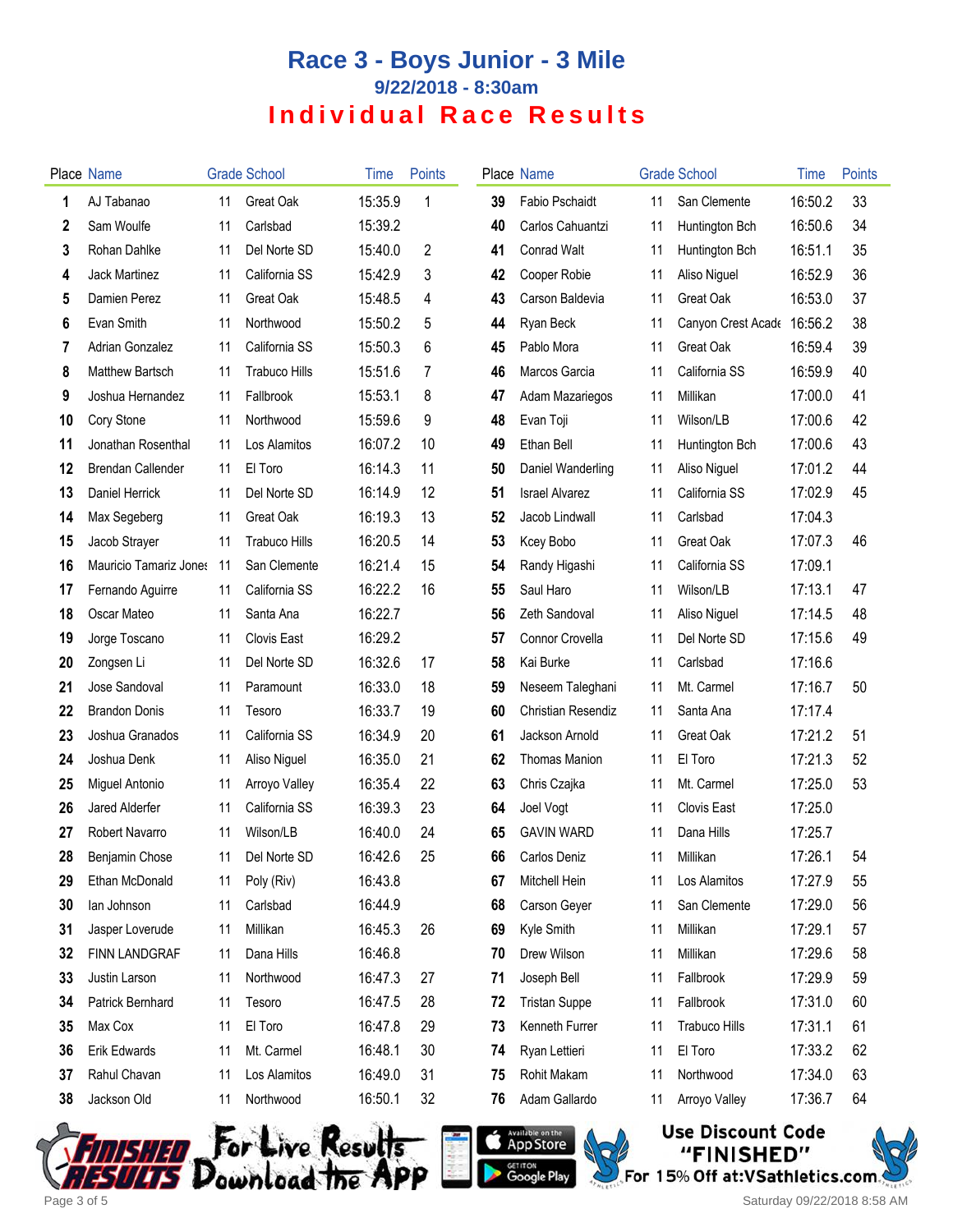# **Race 3 - Boys Junior - 3 Mile 9/22/2018 - 8:30am Individual Race Results**

|     | Place Name          |    | <b>Grade School</b>        | Time    | <b>Points</b> |     | Place Name             |    | <b>Grade School</b>        | Time    | Points |
|-----|---------------------|----|----------------------------|---------|---------------|-----|------------------------|----|----------------------------|---------|--------|
| 77  | Matthew Adachi      | 11 | Northwood                  | 17:37.1 | 65            | 115 | Elijah Moon            | 11 | Los Alamitos               | 18:31.4 | 95     |
| 78  | Sabri Elfarra       | 11 | Tesoro                     | 17:44.7 | 66            | 116 | <b>Hector Ruiz</b>     | 11 | Tesoro                     | 18:33.3 | 96     |
| 79  | Josiah Broderick    | 11 | Millikan                   | 17:46.4 | 67            | 117 | Spencer Lopez          | 11 | Paramount                  | 18:35.6 | 97     |
| 80  | Noah Simon          | 11 | Wilson/LB                  | 17:46.5 | 68            | 118 | Ryan Nam               | 11 | Los Alamitos               | 18:37.0 | 98     |
| 81  | Angel Lopez         | 11 | California SS              | 17:46.7 |               | 119 | <b>Andres Martinez</b> | 11 | Fallbrook                  | 18:38.3 | 99     |
| 82  | Dekel Galor         | 11 | Canyon Crest Acade         | 17:47.0 | 69            | 120 | Ishan Kala             | 11 | El Toro                    | 18:38.4 | 100    |
| 83  | Kevin Jimenez       | 11 | Arroyo Valley              | 17:49.1 | 70            | 121 | Joshua Salinas         | 11 | Tesoro                     | 18:42.4 | 101    |
| 84  | Redford Hudson      | 11 | Mt. Carmel                 | 17:50.1 | 71            | 122 | Christopher Castaneda  | 11 | Paramount                  | 18:46.7 | 102    |
| 85  | Austin Blanchard    | 11 | Tesoro                     | 17:50.8 | 72            | 123 | Jarred Fabia           | 11 | Millikan                   | 18:47.3 | 103    |
| 86  | Quinn Peterson      | 11 | Canyon Crest Acade 17:51.5 |         | 73            | 124 | Kyle Manes             | 11 | Tesoro                     | 18:47.8 |        |
| 87  | Osvaldo Urbina      | 11 | Fallbrook                  | 17:53.7 | 74            | 125 | Kyle Roath             | 11 | Aliso Niguel               | 18:49.6 | 104    |
| 88  | Daniel Cardenas     | 11 | Paramount                  | 17:54.3 | 75            | 126 | Alexander Avila        | 11 | California SS              | 18:50.7 |        |
| 89  | <b>Andrew Rasas</b> | 11 | Canyon Crest Acade         | 17:55.2 | 76            | 127 | Nathan Garay           | 11 | Wilson/LB                  | 18:50.8 | 105    |
| 90  | Angel Gonzalez      | 11 | Fallbrook                  | 17:58.8 | 77            | 128 | Christian Goodell      | 11 | Fallbrook                  | 18:53.9 | 106    |
| 91  | David Pitterle      | 11 | <b>Trabuco Hills</b>       | 18:02.0 | 78            | 129 | <b>DANNY CULLEN</b>    | 11 | Dana Hills                 | 19:01.2 |        |
| 92  | Ismael Dominguez    | 11 | Paramount                  | 18:02.9 | 79            | 130 | Israel (Daniel) Ramos  | 11 | Aliso Niguel               | 19:02.7 |        |
| 93  | Jacob DeBoard       | 11 | Great Oak                  | 18:03.1 |               | 131 | Chase Marquez          | 11 | <b>Clovis East</b>         | 19:08.2 |        |
| 94  | Diego Espinoza      | 11 | Santa Ana                  | 18:05.3 |               | 132 | Ricardo Martinez       | 11 | Fallbrook                  | 19:10.5 |        |
| 95  | Zaid Bustami        | 11 | Aliso Niguel               | 18:05.8 | 80            | 133 | <b>Steven Flores</b>   | 11 | San Clemente               | 19:20.7 | 107    |
| 96  | Ross Baccanari      | 11 | Del Norte SD               | 18:07.7 | 81            | 134 | <b>Tristan Cruz</b>    | 11 | Great Oak                  | 19:23.6 |        |
| 97  | Ethan Crabbe        | 12 | Del Norte SD               | 18:08.3 | 82            | 135 | Tyler Nguyen           | 11 | Mt. Carmel                 | 19:24.6 | 108    |
| 98  | Jack Baxter         | 11 | Mt. Carmel                 | 18:11.9 | 83            | 136 | Vitush Agarwal         | 11 | Canyon Crest Acade 19:28.0 |         | 109    |
| 99  | Raffi Faul          | 11 | Del Norte SD               | 18:14.1 |               | 137 | Carter Watson          | 11 | Aliso Niguel               | 19:33.4 |        |
| 100 | Colin Okura         | 11 | Aliso Niguel               | 18:15.4 | 84            | 138 | Thomas Joel            | 11 | Del Norte SD               | 19:40.2 |        |
| 101 | Dylan Borren        | 10 | Huntington Bch             | 18:16.2 | 85            | 139 | Giovanni Agustin       | 11 | Godinez                    | 19:44.4 |        |
| 102 | Jack Ryan           | 11 | Mt. Carmel                 | 18:16.7 | 86            | 140 | Kevin Chang            | 11 | Aliso Niguel               | 19:47.2 |        |
| 103 | Steven Shadell      | 11 | Tesoro                     | 18:17.3 | 87            | 141 | Luke Limberis          | 11 | Del Norte SD               | 19:54.5 |        |
| 104 | <b>Conner Clark</b> | 11 | Poly (Riv)                 | 18:18.1 |               | 142 | Kevin Madrigal         | 11 | Paramount                  | 19:57.2 |        |
| 105 | Christopher Kiyota  | 11 | Canyon Crest Acade 18:18.8 |         | 88            | 143 | <b>Mauro Martinez</b>  | 11 | Fallbrook                  | 20:01.5 |        |
| 106 | Elijah Winn         | 11 | San Clemente               | 18:19.1 | 89            | 144 | Emilio Correa          | 11 | Millikan                   | 20:05.4 |        |
| 107 | Esteban Hernandez   | 11 | Paramount                  | 18:20.3 | 90            | 145 | Tony Luu               | 11 | Arroyo Valley              | 20:06.9 | 110    |
| 108 | Nolin Togashi       | 11 | <b>Trabuco Hills</b>       | 18:25.5 | 91            | 146 | Alec Beay              | 11 | Millikan                   | 20:09.8 |        |
| 109 | Rafael Valenzuela   | 11 | Paramount                  | 18:26.5 | 92            | 147 | Jack Galeotti          | 11 | San Clemente               | 20:11.7 | 111    |
| 110 | Joshua Gelle        | 11 | Del Norte SD               | 18:26.8 |               | 148 | Pedram Bazargani       | 11 | Aliso Niguel               | 20:16.2 |        |
| 111 | Christopher Jimenez | 11 | California SS              | 18:27.1 |               | 149 | Uy Tran                | 11 | Fountain VIIy              | 20:17.3 |        |
| 112 | Jackson Errecart    | 11 | Wilson/LB                  | 18:30.3 | 93            | 150 | William Tran           | 11 | Fountain VIIy              | 20:26.9 |        |
| 113 | Lucas Baklayan      | 9  | Huntington Bch             | 18:30.4 | 94            | 151 | Alexander Zavaleta     | 11 | Godinez                    | 20:34.9 |        |
| 114 | lan Ferris          | 11 | Fountain VIIy              | 18:30.7 |               |     | 152 Adam Tan           | 11 | Los Alamitos               | 20:38.4 | 112    |